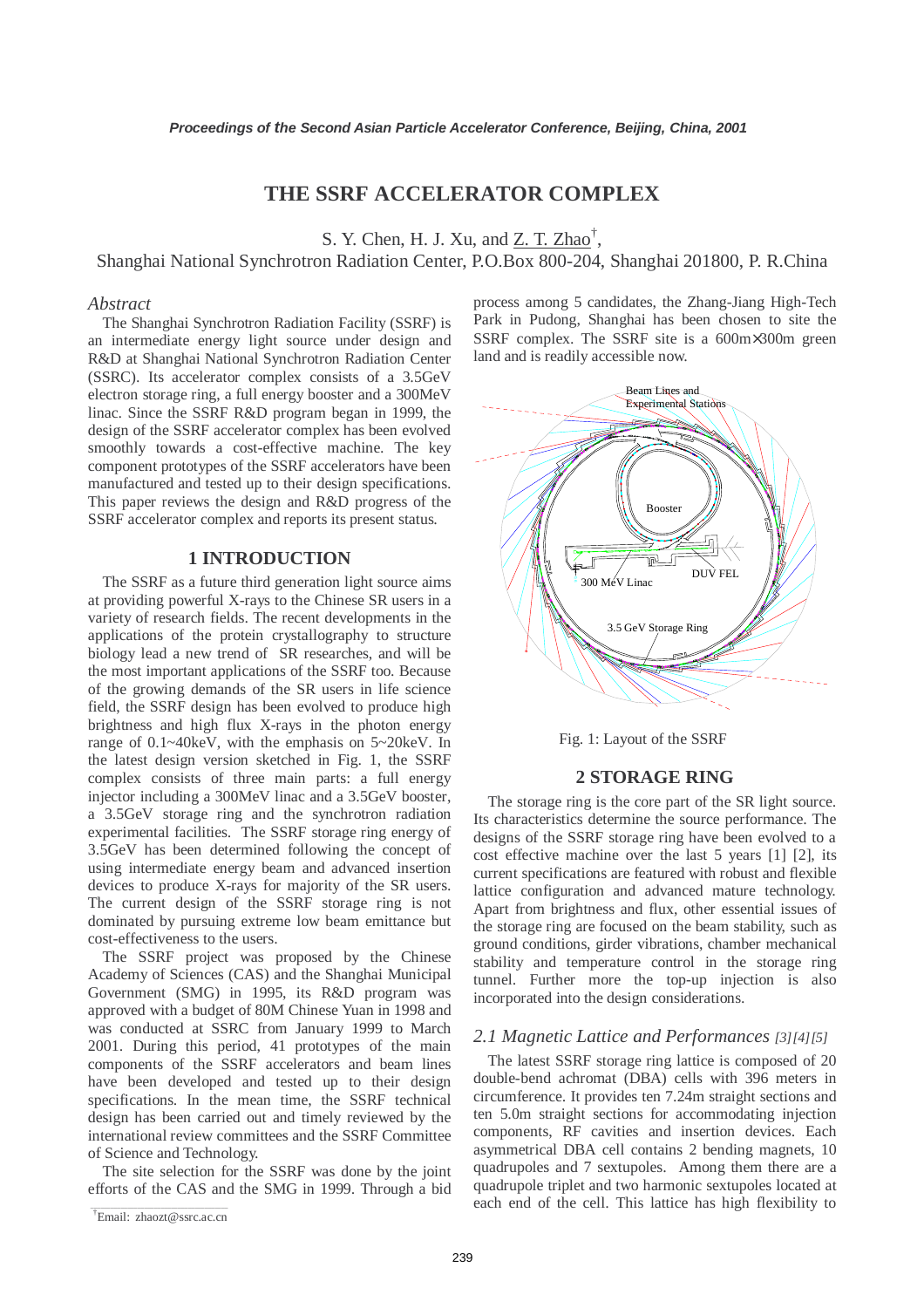operate in normal beta and hybrid beta configurations, the beta functions in the middle of the straight section can be adjusted in a wide range. The high  $\beta_x$  is 12m and the low  $\beta_x$  is about 1m, the tunes  $(Q_x/Q_y)$  are 18.81/8.77 and 22.19/8.23 for high  $\beta_x$  and hybrid  $\beta_x$  modes respectively. The non-zero dispersion in straight section is also employed in the low emittance lattice configurations, which gives a reduction factor of about 2.4 to the natural emittance.

The main parameters of the SSRF ring are shown in Table 1. The corresponding photon brightness is depicted in Fig. 2.

| Energy (GeV)                    | 3.5                          |
|---------------------------------|------------------------------|
| Circumference (m)               | 396                          |
| Harmonic Number                 | 660                          |
| Nature Emittance (nm·rad)       | $4.8 \sim 12.1$              |
| Beam Current, Multi-Bunch (mA)  | $200 - 300$                  |
| Single-Bunch $(mA)$             | $>$ 5                        |
| Straight Lengths (m)            | $10\times7.24$ , $10\times5$ |
| Betatron tunes, $Q_x/Q_y$       | 18.81/8.77,                  |
|                                 | 22.19/8.23                   |
| Momentum Compaction             | $6.9 \times 10^{-4}$         |
| RF Frequency (MHz)              | 499.654                      |
| RF Voltage (MV)                 |                              |
| Dipole Radiation per Turn (MeV) | 1.256                        |
| Bunch Length (mm)               | 4.59                         |
| Beam Lifetime (hrs)             | >20                          |

Table 1: Main Parameters of the SSRF Storage Ring



Fig. 2: Spectral Brightness of SSRF

The new developments in insertion devices, such as high harmonic operation, in-vacuum IDs and etc., will enhance the SSRF performance. The photon brightness of the SSRF sketched above can be further improved by employing advanced insertion devices.

The dynamic aperture of each SSRF storage ring lattice configuration has been examined extensively with RACETRACK and MAD, both of the high beta and hybrid beta lattices have reasonably larger dynamic apertures and momentum acceptance with the effects of

systematic and random multipole errors of magnets. The influence of insertion devices upon dynamic aperture has been also verified with and without magnet errors, which shows that the magnet errors dominate the ring dynamic aperture.

Analysis of the orbit stability issues and study of the orbit correction methods have been carried out for the SSRF storage ring. Besides a dynamic orbit feedback for correcting the slow variation of the vertical beam orbit within 5µm, a fast global feedback system is planned to stabilise the vertical orbit motion in the frequency up to 100Hz. This global feedback contains 40 broadband aircoil correctors and 38 high stable BPMs.

The collective effects in SSRF have been examined, including the broadband impedance, coupled bunch instabilities and ion trapping issues. The conclusion is that only a transverse beam feedback system is needed for damping the resistive wall induced instability. The beam lifetime of the SSRF storage ring was calculated with ZAP, the estimated lifetime is more than 20 hours.

### *2.2 Magnet System [6]*

The SSRF storage ring has 40 C-shape straight dipoles, 200 Collins-type quadrupoles, 140 C-shape sextupoles and 78 horizontal and vertical combined dipole correctors. All the main magnet protypes have been designed at SSRC, and manufactured in IHEP Beijing, Kelin Co. Shanghai and CUSTC Hefei respectively. The 1.66m dipole has a good field region of ±40.3mm in horizontal plane for accommodating the 32.6mm beam sagitta. The 56mm dipole gap, 72mm quadrupole diameter and 88mm sextupole diameter are determined to meet the minimum beam chamber aperture requirement. The dipole field is 1.105T, the maximum quadrupole gradient is 18.5T/m and the maximum sextupole gradient is  $500$ T/m<sup>2</sup>. There are additional trim coils in the dipoles, quadrupoles and sextupoles, which can provide 3%, 1.8T/m and 0.45T/m skew component adjust range to the corresponding magnets. The prototypes of a dipole, a quadrupole and a sextupole have been built and magnetically measured up to the specifications. Their corresponding harmonic contents of the integral fields in good field regions, normalised to the main magnetic field components, are less than  $4 \times 10^{-4}$ ,  $5 \times 10^{-4}$  and  $3 \times 10^{-3}$ respectively.

One SSRF ring arc contains 3 six-strut type girders. Each girder supports a group of magnets with a section of vacuum chamber of equivalent length. A 5.8m long girder was designed and built in Shanghai with adjusting precision of 0.01mm in three directions. This girder's lowest frequencies were measured with 5.88Hz, 6.88Hz and 27Hz to longitudinal, horizontal and vertical vibration modes.

#### *2.3 Vacuum System [7]*

The SSRF ring vacuum system is designed to reach the average dynamic pressure less than 1ntorr at beam current of 300mA. Each storage ring arc has 3 machined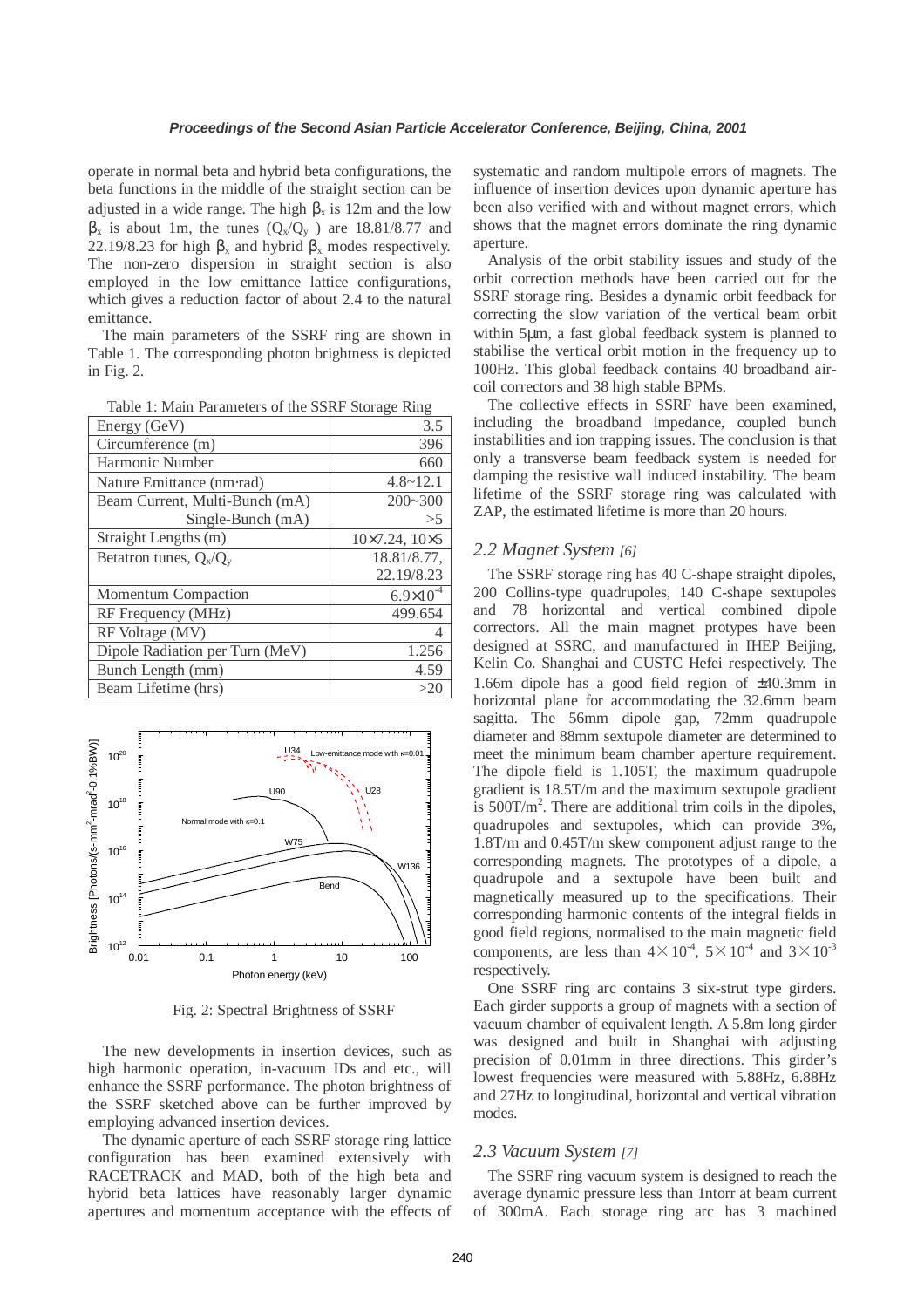antechamber sections made of aluminium A5083-H321, 3 horizontal and 5 vertical photon absorbers as well as 2 RF shielded bellows. It forms a separate vacuum section with the gate valves at the ends of the neighboring straight sections. The beam chamber cross section is a 40mm high by 70mm wide octagon with a slot of 12mm gap. The absorbers were designed to intercept 0.2~4 kW SR power each. The combined titanium sublimation pumps (TSP) and sputter ion pumps (SIP) were chosen to provide a total effective pumping speed of more than  $1 \times 10^5$  l/s for handling the storage ring gas load about  $1 \times 10^4$  torr⋅l/s. A  $150^{\circ}$ C in-situ bake out system is planned to shorten the vacuum conditioning time.

The prototypes of the 6m long antechamber, the RF shielded bellows, the copper absorbers and the TSP and NEG pumps were designed and constructed during the last two years. A 6m antechamber vacuum system was assembled at SSRC with vacuum pumped down to 0.05ntorr by TSP. The PSD test of the horizontal photon absorber was carried out on a KEK PF beam line, and the bellow was tested with high RF power at KEK too.

### *2.4 Injection System [8][9]*

The storage ring injection system has 4 kickers, 1 eddy current septum and 1 DC septum. Two kickers at both ends of the injection chain are located in the neigboring achromatic arcs across the dipoles. The DC septum, the eddy current septum and two central kickers are placed in a 7.24m straight section. In the SSRF R&D phase a kicker system including kicker magnet and its pulser was prototyped, the window frame type kicker magnet with a Ni-Zn ferrite core in air produces 0.12T peak field in amplitude and 4µs bottom width in half-sine-wave pulse. The pulse jitter is less than  $\pm 6.5$ ns and the field amplitude stability is better than ±0.14%. The eddy-current septum and its 60µs half-sine-wave pulser have been developed. Its main field peak is 0.62T with the stability better than  $\pm 0.1\%$ . The peak strength of stray field on the bump orbit is less than 0.02% of the main field.

### *2.5 Magnet Power Supplies [10]*

There are about 480 power supplies for the SSRF storage ring magnets. The prototypes for the main power supplies have been developed and tested up to their specifications at SSRC over last two years.

The power supply for the 40 bending dipoles will be a SCR type converter rated for 850A/900V. Its scaled prototype rated for 500A/100V was built and tested with the stability of  $\pm 1 \times 10^{-5}$ / 24hrs and the output current ripple less than  $6 \times 10^{-6}$  at the SSRC.

10 chopper type power supplies were designed to excite the main windings of the 200 quadrupoles in 10 families, and the trim coils of each quadrupole will be powered by an individual bipolar power supply. A prototype of the chopper type power supply with ratings of 360A/385V has been built and tested up to the output current stability of  $\pm$ 1 $\times$ 10<sup>-4</sup> / 24hrs.

The full PWM bridge converters with ZVS mode will be employed as the power supplies for the main windings of the 140 sextupoles in 14 families. A prototype rated for 140A/210V was designed and built. Its output current stability reaches  $\pm 6 \times 10^{-4}$ /24hrs, and the output voltage ripple  $<\pm 1\times 10^{-3}$ .

# *2.6 RF System*

In the current RF system design, 8 normal conducting RF cavities are used to provide 4MV RF voltage to the beam, and each cavity is powered by a 180kW klystron power amplifier. In the R&D phase a cold test copper cavity was designed and fabricated with spin forming and electron beam welding techniques. And a high power RF system has been established, which contains a klystron and its power supply from THALES and THOMCAST, a circulator from AFT, a copper cavity borrowed from PF/KEK and low level RF control loops [11] developed at SSRC. The high power RF system and the low level control loops have been integrated together, and the high power tests of the whole system with PF cavity have been conducted. Recently the superconducting RF system for the SSRF storage ring is being considered in cooperation with the BEPC-II project of IHEP in Beijing.

## *2.7 Beam Instrumentation and Control [12][13][14]*

The beam instrumentation system of the SSRF storage ring includes 150 BPMs, a DCCT and a wall current monitor, 2 striplines, a SR light monitor, 7 profile monitors and 86 beam loss monitors. They will be used for measuring the beam current, the electron orbit and the betatron tunes, performing the close orbit correction and the beam based alignment. During last two years, a BPM prototype including four button-electrodes and their corresponding electronics was developed at SSRC. And the calibration of this BPM was conducted on a mapping device. As a result the BPM resolution reaches about 2µm. The BPM's mechanical structure is simple, two BPM buttons are mounted on a flange and two flanges are directly screwed on the up and down side of the vacuum chamber.

The designed SSRF control system is an EPICS-based control system, which contains about 20000 process variables. About 40 distributed VME-based input-output controllers (IOCs) and 650 device controllers will be used in the system. Three kinds of device controllers are planned to be used for various types of equipment. They are the device controller with DeviceNet interface, the PC/104 based device controller and the one with RS485- DC interface. During last two years, the DeviceNet interfaced controller and PC/104 based controller were developed to evaluate their performance. The former controller was integrated into the power supply prototype of the SSRF ring bending magnets for current setting and readout. This power supply with the DeviceNet controller was tested up to a current precision of  $3 \times 10^{-5}$  and